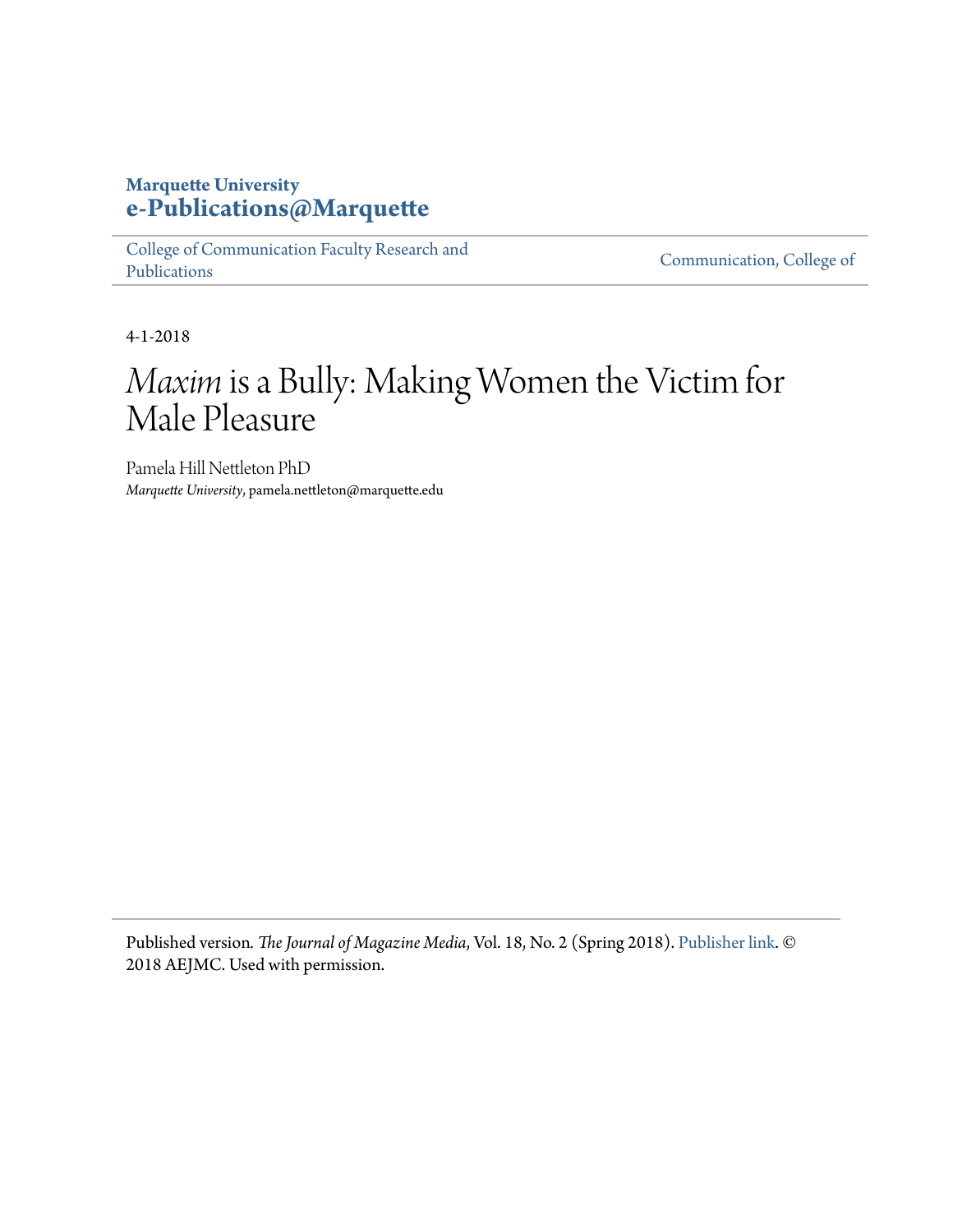# Maxim is a Bully: Making Women the Victim for Male Pleasure

Pamela Hill Nettleton, Marquette University Pamela.Nettleton@Marquette.edu

#### **Abstract**

This study analyzes domestic violence discourse in 72 issues of Maxim magazine, an influential and widely circulated publication for young men that is rarely studied because it is not digitally archived or searchable. This discourse reveals culturally entrenched patriarchal attitudes and hegemonic and retrograde references that degrade and marginalize women in an important cultural artefact and a meaningful site of popular culture representations of gender. Maxim's commodification of the bullying of women may undergird persistent patriarchal attitudes toward intimate partner violence and reveal an anxious masculine response to feminism. Maxim's discourse positioned verbal, if not physical, violence against women as a socially acceptable signal of a desirable masculinity.

Keywords: Domestic violence, Maxim, feminism, men's magazines, masculinity

Pamela Hill Nettleton is assistant professor of journalism and media studies at Marquette University, and studies masculinity in media.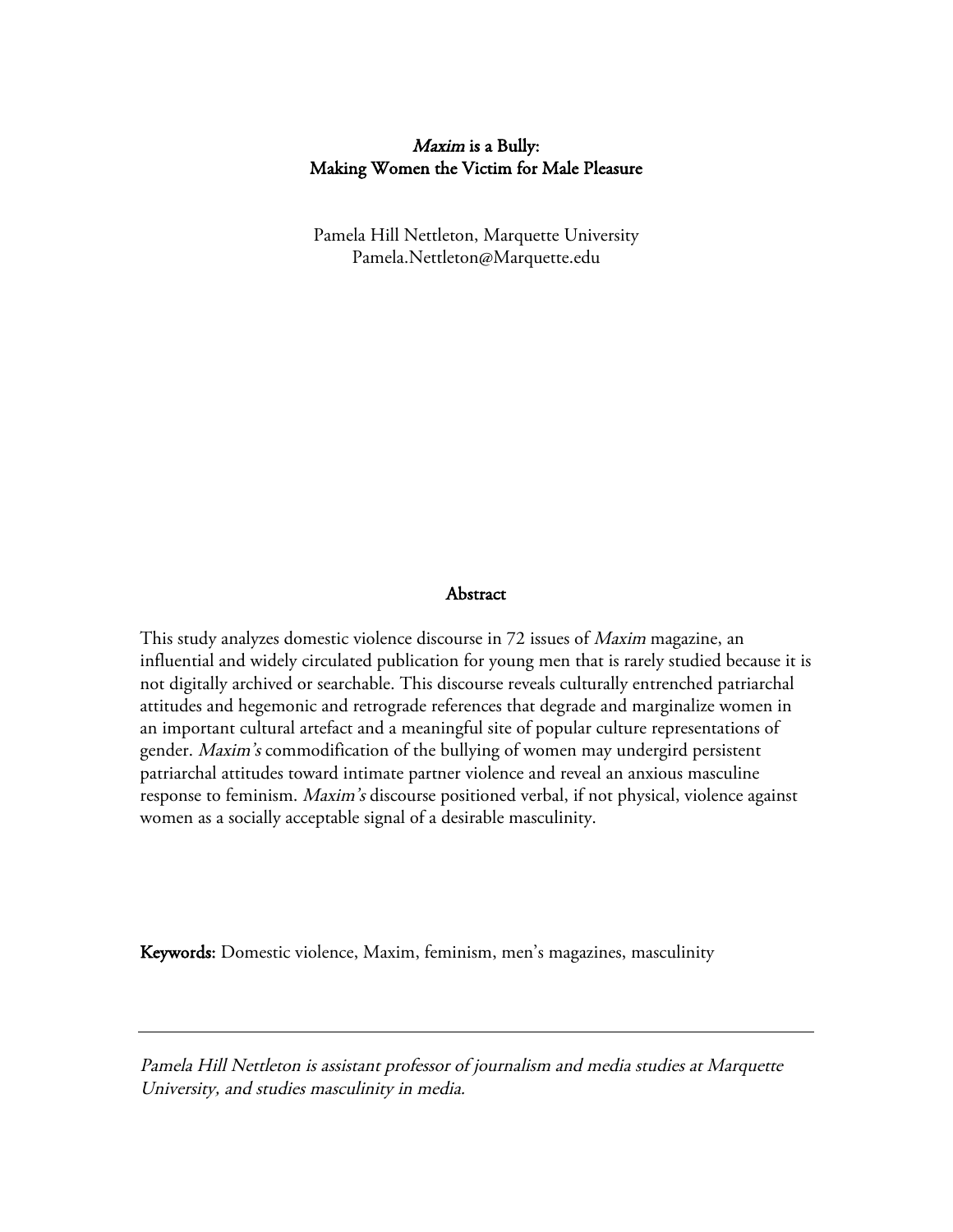#### Introduction

In articles about domestic violence that appear in leading men's and women's magazines, women have been blamed for the violence that men do. <sup>1</sup> Men's sports and health magazines have minimized the seriousness and impact of domestic violence and often treated it humorously. <sup>2</sup> But what of the category called "lads' magazines"—magazines that publish images of nearly nude women, along with articles about drinking, cars, videos games, and gambling? Might these magazines, often aimed at men in their late teens and twenties, and more frankly engaged in sexual content than are other leading men's magazines, serve as a preparatory foregrounding of the retrograde patriarchal attitudes that have been previously chronicled?

Maxim is perhaps the leading lads' magazine internationally and the leading lads' magazine in the United States. *Maxim* is published in 16 editions in 75 countries, has nine million monthly readers, and an average circulation of 2.5 million.<sup>3</sup> Although it is extremely popular and widely consumed (and thus worthy of inclusion in analyses that include magazines with similar circulation numbers) Maxim has been a challenging title to include in magazine studies because it is not digitally or physically archived in public and academic libraries. Assembling a meaningful sample that consecutively spans a number of years, and then manually searching those issues for keywords and key topics, has historically presented significant logistical obstacles that have likely limited this title's inclusion in previous studies. This study advances the body of work on domestic violence representation in American magazines by contributing previously missing evidence of how intimate partner violencerelated discourse appears in *Maxim*. Additionally, the character of the domestic violence content found in Maxim further complicates our understanding of the ideological workings of magazines and of the cultural impact of magazine representations.

This research considers the cultural impact of this coverage through a framework of Stuart Hall's theories of present and absent representations, draws on Raymond Williams' cultural materialism concepts, and is situated within the body of feminist media studies. Building on the extensive domestic violence research already conducted on newspapers and television, this study identifies persistent narratives in Maxim of celebrating and naturalizing male violence, "other-ing" and bullying of older or conventionally unattractive women, treating domestic violence dismissively, blurring the line between sex and violence, and holding women responsible for the violence that men do. Before the problem of domestic violence can be meaningfully and effectively addressed, the ways in which it is characterized must be understood. This requires a complete analysis of media coverage of the issue to identify the problem, situate it appropriately within cultural and social contexts, and begin to explore solutions. By illuminating an under-explored area of media narratives, this study reveals current cultural narratives about domestic violence and seeks to contribute productively to illuminated social scripts that are embedded in popularized media. The study addresses these research questions: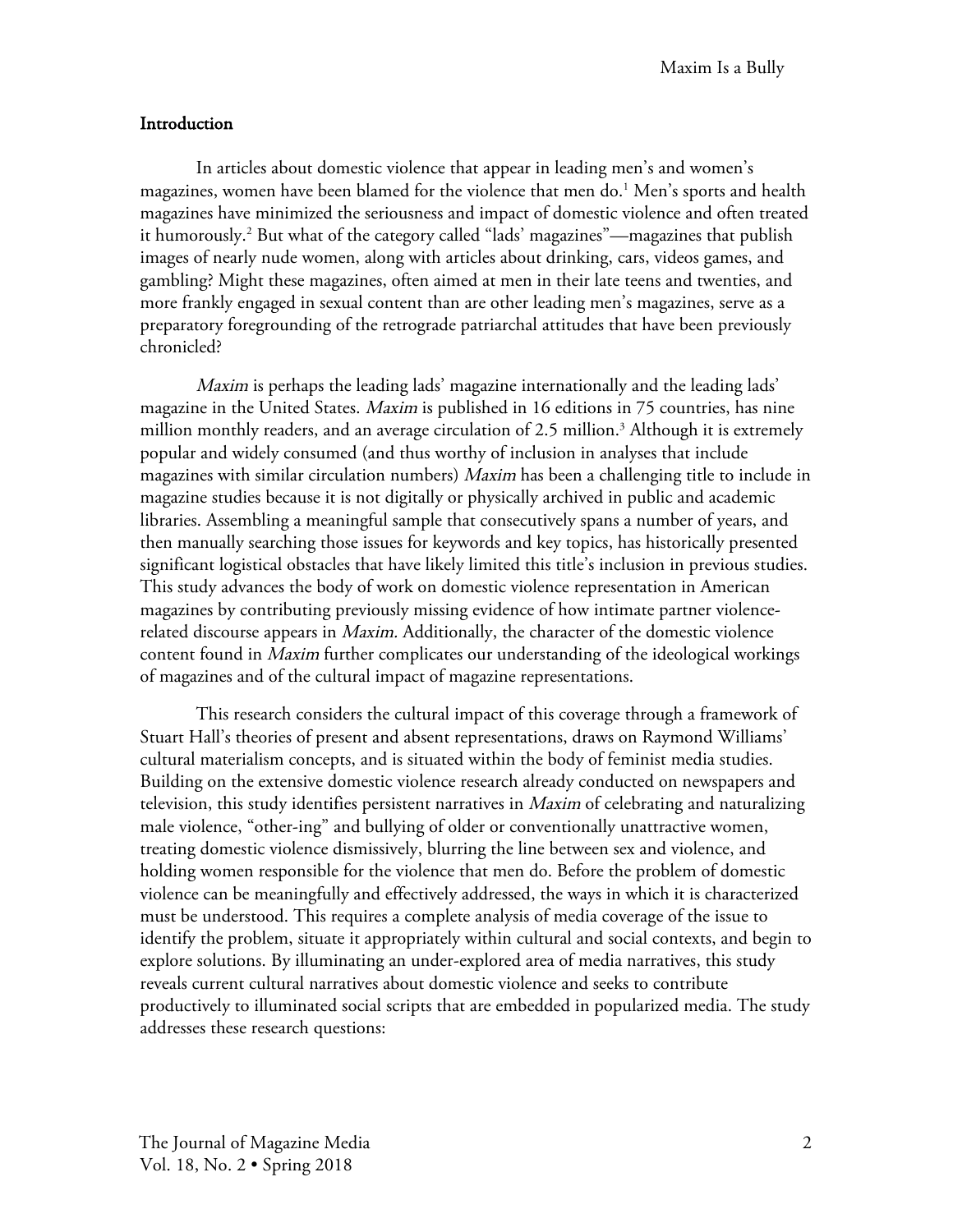RQ1: How are gendered power relations articulated in the domestic violence discourse in *Maxim* magazine?

RQ2: Do these representations resist or reify the dismissive and minimizing attitudes toward domestic violence that are evinced in other men's magazines, as analysed in previous magazine scholarship?

#### Theoretical arguments

Feminist theory recognizes the gender and power inequities and the gender role expectations revealed in domestic violence, and contextualizes that violence within the ways patriarchy functions to prescribe and endorse male aggression. <sup>4</sup> Political, religious, and economic structures—what Adrienne Rich calls "a pervasive cluster of forces"5 —make male violence against women possible. Susan Schechter analyzes domestic violence as "an historical expression of male domination manifested with the family" that is reinforced by cultural social and economic institutions.<sup>6</sup> Patriarchal ideology naturalizes the domination of men over women, particularly in the family system, and social structures assist in reinforcing the persistent, historic narrative that women are subordinate.<sup>7</sup> bell hooks argues that, unlike other forms of violence, domestic violence "is most overtly condoned and accepted, even celebrated in this culture. Society's acceptance and perpetuation of that violence helps maintain it and makes it difficult to control or eliminate."<sup>8</sup> hooks also argues that "men have a tremendous contribution to make to feminist struggle in the area of exposing, confronting, opposing, and transforming the sexism of their male peers."9 I interpolate men's magazines into the category of male-to-male communication that may be transformative.

Stuart Hall argued that the act of considering media representation is always culturally situated; thus, looking not only at what is present in media but also at what is not present, can illuminate power structures that are otherwise less visible. <sup>10</sup> Bonnie Brennen and Lee Wilkins suggest that the ways in which a particular topic is addressed—its frequency (or lack thereof), its language, and its tone, for example—"offer useful strategies of analysis that may showcase the process of social change in a society."11 Building on James Carey's argument that mass media communicative practices create our realities,<sup>12</sup> Mary Vavrus contends that "media create, maintain, extend, and delimit the content and boundaries of the symbolic environment of our lives."13 Mediated, even ritualized, negotiations with reality have far-reaching public and private consequences, argues Stuart Hall,<sup>14</sup> and such meaningmaking extends from observed representations to those that cannot be observed because they are absent. About the power of absent representation, Hall wrote:

It was the silences that told us something; it was what wasn't there. It was what was invisible, what couldn't be put into frame, what was apparently unsayable that we needed to attend to.<sup>15</sup>

George Gerbner<sup>16</sup> and Gaye Tuchman<sup>17</sup> consider the lack of representation in media as the annihilation of a group, and Lisa Cuklanz notes that feminine voices are often absent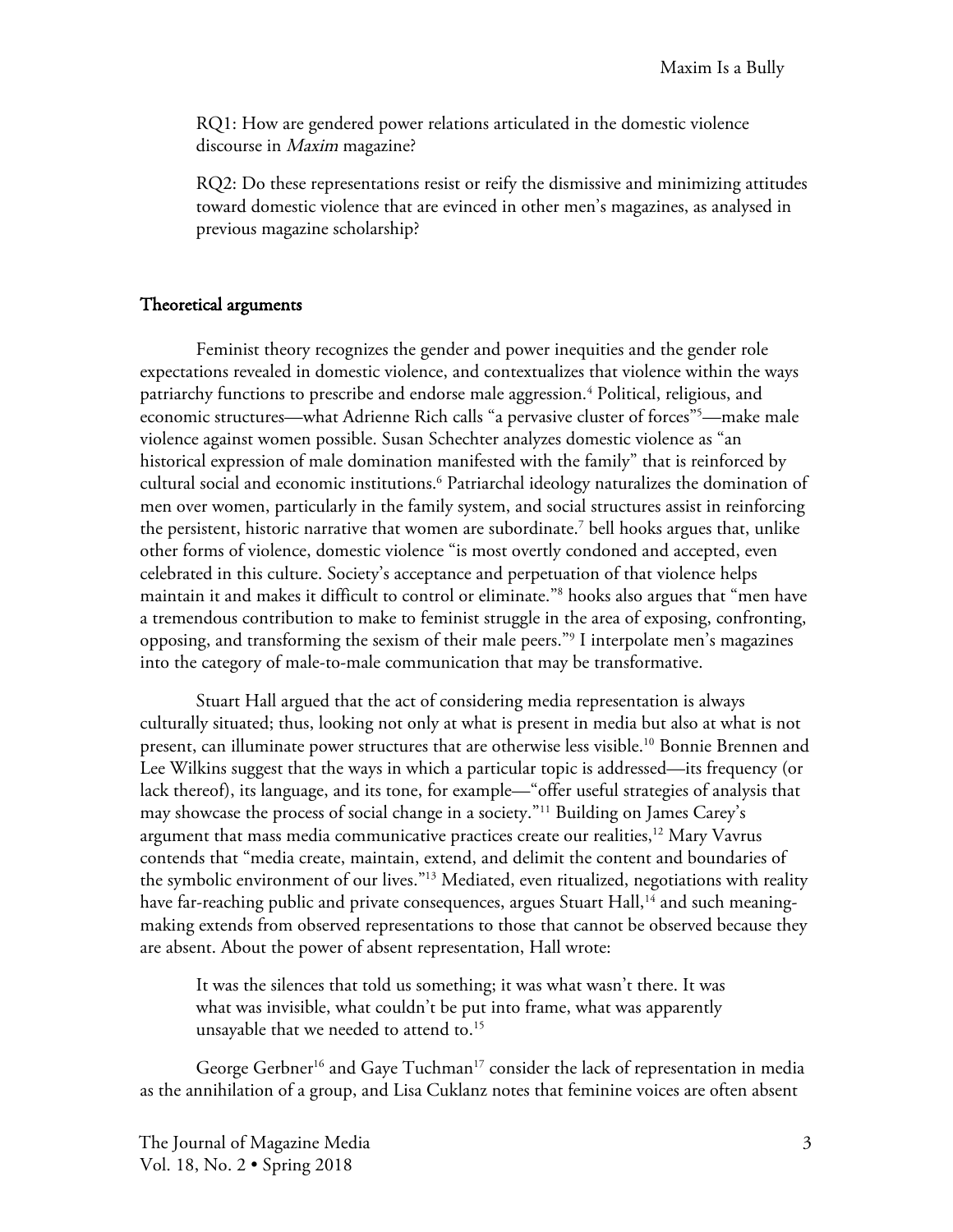from the very discussions that most affect them, serving to silence resistance to established practices and power relations.<sup>18</sup> Here, feminist theory is applied with Kimberle Crenshaw's perspective of identity politics and intersectionality, understanding that gender subordination intersects and interacts with other sub- and super-ordinations of class, nationality, religion, age, race, sexual orientation, and other identities.<sup>19</sup>

This research also draws on Raymond Williams's cultural materialism approach; to understand any culture, he argued, first examine its language.<sup>20</sup> The ways in which language describes and addresses an issue, behavior, or attitude are constantly evolving, creative social processes that can be revelatory in illuminating the social attitudes and practices of a particular historic moment. Language, as a shared practice and tool, participates in shaping a culture of common meaning and communicating current and shifting meanings of events and issues in what Williams names a "constitutive social process."21 Written language is meaningful material production, reflecting the historical and political conditions under which it is produced, since no writer can be completely free of the ideology and culture of her time and place.<sup>22</sup> The language and, by extension, tone and attitude of media coverage of domestic violence, reveal current attitudes and may help illuminate ways in which the public conversation around this issue might be distorted—and, therefore, how that distortion might be helpfully corrected.

The media language with which gender and domestic violence are discussed form social narratives about the conditions under which violence occurs and the reasons for its existence. Concerns over rape culture, which includes domestic violence, have raised issues of the subtle and explicit ways in which patriarchy manifests in cultural institutions, including media, and contributes to an environment that allows rape to occur. Language creates, shapes, and reflects culture, and is created out of specific political, economic, and historic conditions.

#### Literature Review

This study extends and broadens existing feminist research of domestic violence on newspapers and television $^{23}$  and in popular magazines. $^{24}$  In 1986, Neil Malamuth found connections between men being exposed to violent content in media and then thinking aggressive thoughts about being violent to women.<sup>25</sup> Sociologist Nancy Berns studied women's magazines from 1970-1997<sup>26</sup> and men's magazines from 1970-1999,<sup>27</sup> and identified a pattern of "degendering the problem and gendering the blame"<sup>28</sup> in which the attacker's violence appeared gender-neutral but the victim's gender was central and characterized as problematic. This removed domestic violence from being a social issue and repositioned it as a woman's private problem, <sup>29</sup> and also played "a central role in resisting any attempts to situate social problems within a patriarchal framework."30 A 2011 study by the author picked up chronologically where Berns' work left off and compared men's and women's magazines published between 1998 and 2008. It found that women's magazines held women responsible for male violence and men's magazines ignored or dismissed the issue. Domestic violence was presented as being frightening to women and amusing to men, and male anger was represented as a natural and unpreventable phenomenon of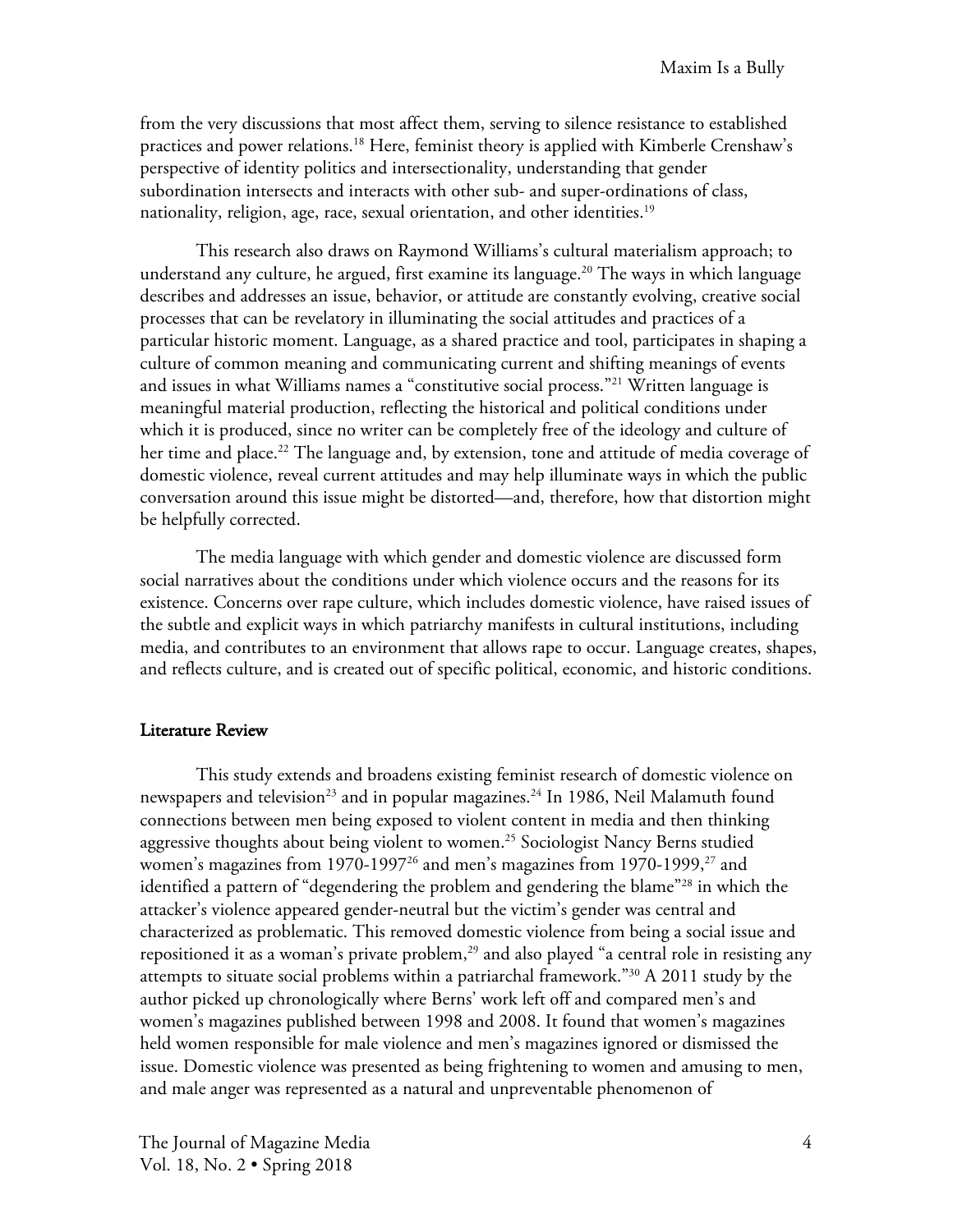masculinity. <sup>31</sup> Lucia Lykke considered domestic violence coverage through a lens of intersectionality and found media accounts to be gendered and racialized and men's magazines to be in denial of the importance of sexual violence as a problem. 32

Both women's and men's magazine articles that discuss rape tend to characterise the crime, victims, and perpetrators in ways that reiterate traditional gender expectations. Susan Caringella-MacDonald characterised magazine portrayals of rape as being firmly "hegemonic, buttressing the patriarchy that undergirds structural inequality and sexism and the rampant rape that these engender."<sup>33</sup> When rape and domestic violence are reported as if they were perpetrated by only a few, errant men, then individuals become demonized and responsibility is thereby shifted away from patriarchal social systems that allow and foster widespread male violence. <sup>34</sup> This assists in deflecting "attention away from the influence of hegemonic centres of power and control," contended Suzanne Marie Enck-Wanzer. <sup>35</sup> By reflecting rather than interrogating this cultural blindness, Meyers found, media reinforce the invisibility of those assumptions "and thereby contributes to the perpetuation of violence against women."<sup>36</sup> Russell argued that treating rape as an act of an individual deviant is inaccurate, and that violence against women actually conforms to ideals of masculinity. <sup>37</sup> In his documentary about male violence, Tough Guise 2, Jackson Katz contended that the very term "violence against women" seemed to indicate a cultural attitude that violence, perpetrated by no one in particular, just happens to women—thus screening male culpability and the gendered nature of domestic violence. 38

Most crimes are the fault of a criminal, but in two types, media blame victims: rape and domestic violence. Newspaper articles blame murdered women for being in the wrong place or remaining in a relationship that ultimately ended in violence. <sup>39</sup> Often, the responsibility of the attacker is minimized or overlooked and the victim is blamed for what happened to her. <sup>40</sup> The crime of domestic violence is itself overlooked in media coverage, according to Bullock, and "ignoring men's violence against women is perhaps media's most fundamental way of reinforcing the patriarchal status quo.<sup>"41</sup> Patriarchal power structures pertaining to family law and property ownership are protected by the propagation of rape narratives that blame women for the violence done to them. Projansky found that "rape narratives help organise, understand, and even arguably produce the social world; they help structure social understandings of complex phenomena such as gender, race, class, and nation."42

Magazines and media play essential roles in producing hegemonic masculinity 'ideals' for men and women. <sup>43</sup> Prushank determined that teen magazines represented adolescent boys as being a mixture of loving and cruel, likely to express rage through physical domination. Media so naturalize the patriarchal characteristics of masculinity, she argued, "that men find the domination and exploitation of women and other men to be not only expected, but actually demanded."44 These media narratives of how men and boys behave work to reify and reinscribe ideas that rage and violence are essentially linked to masculinity<sup>45</sup> and teach teenage boys how to treat women. 46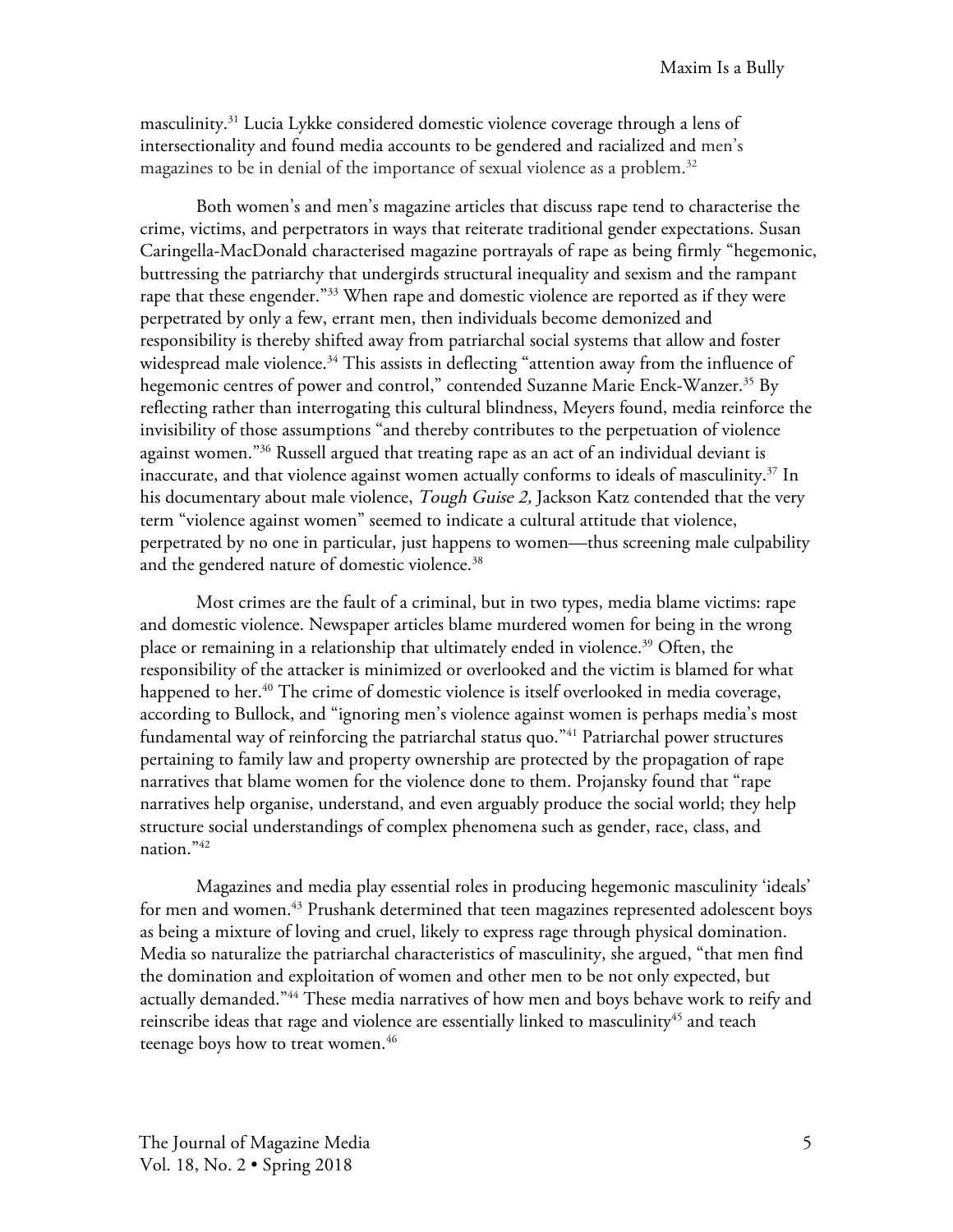# Methodology

This qualitative intertextual narrative analysis combines critical cultural studies with feminist theory to identify the discursive aspects of gender, race, and class present in this text, interrogate the ideological valences and the hegemonic forces revealed within, and identify tropes and themes that emerge and consider these in light of social and cultural attitudes and norms. <sup>47</sup> Narrative analysis of multiple media texts—intertextual analysis—can be useful in identifying persistent narratives that may go unnoticed or appear minor in an individual text but may be revealed when viewed as a contextualized aggregate.<sup>48</sup>

In a sense, all texts, as Roland Barthes held, are in conversation with all texts already in existence.<sup>49</sup> Intertextual narrative analysis focuses this idea to identify common themes across related texts, thereby disclosing otherwise difficult-to-discern nuances and complexities in embedded attitudes toward gender, sexuality, and power, and allowing for nuanced parsing of ideological tropes present in texts. Narrative analysis focuses on how a story is told, and, following Hall,<sup>50</sup> this study also focuses on how a story is *not* told. It is critical to read silences and absences in gendered discourse because the implications and assumptions within them may be powerful statements of hegemonic forces. Hall's work recognizes the profound importance of identifying what is missing from media messages:

We had to develop a methodology that taught us to attend, not only to what people said about race but… to what people could not say about race. It was the silences that told us something; it was what wasn't there. It was what was invisible, what couldn't be put into frame, what was apparently unsayable that we needed to attend to. 51

Feminist theory informs this method by revealing layers of power, dominance, and gendered social and cultural practices present in textual representations and by adding the perspective of intersectionality to interpretations of identified tropes. This analysis contributes to feminist media studies and to studies of domestic violence representations in magazines by identifying key narratives across six years of a magazine that has rarely been studied and by documenting recurrent and persistent attitudes toward women present in this under-examined publication. In social and cultural conversations, the missing or silenced voices can sometimes be the very voices most affected; <sup>52</sup> the perspectives that are missing from media conversations can reveal deeply held beliefs and values, and these perspectives can be revealed through narrative analysis.

Maxim magazine is critical to study because it is a leading lads' magazine, both internationally and in the United States. Maxim is published in 16 editions in 75 countries, has nine million monthly readers, and an average circulation of 2.5 million.<sup>53</sup> Although these circulation rankings indicate significant popularity and potential impact on popular culture, Maxim has rarely been included in studies, almost certainly for logistical reasons. It is not digitally archived nor is it searchable in databases. Archives of print copies are uncommon in public and academic libraries, and acquiring a full complement of an unbroken decade of back issues presented significant logistical and economic challenges. An academic archive was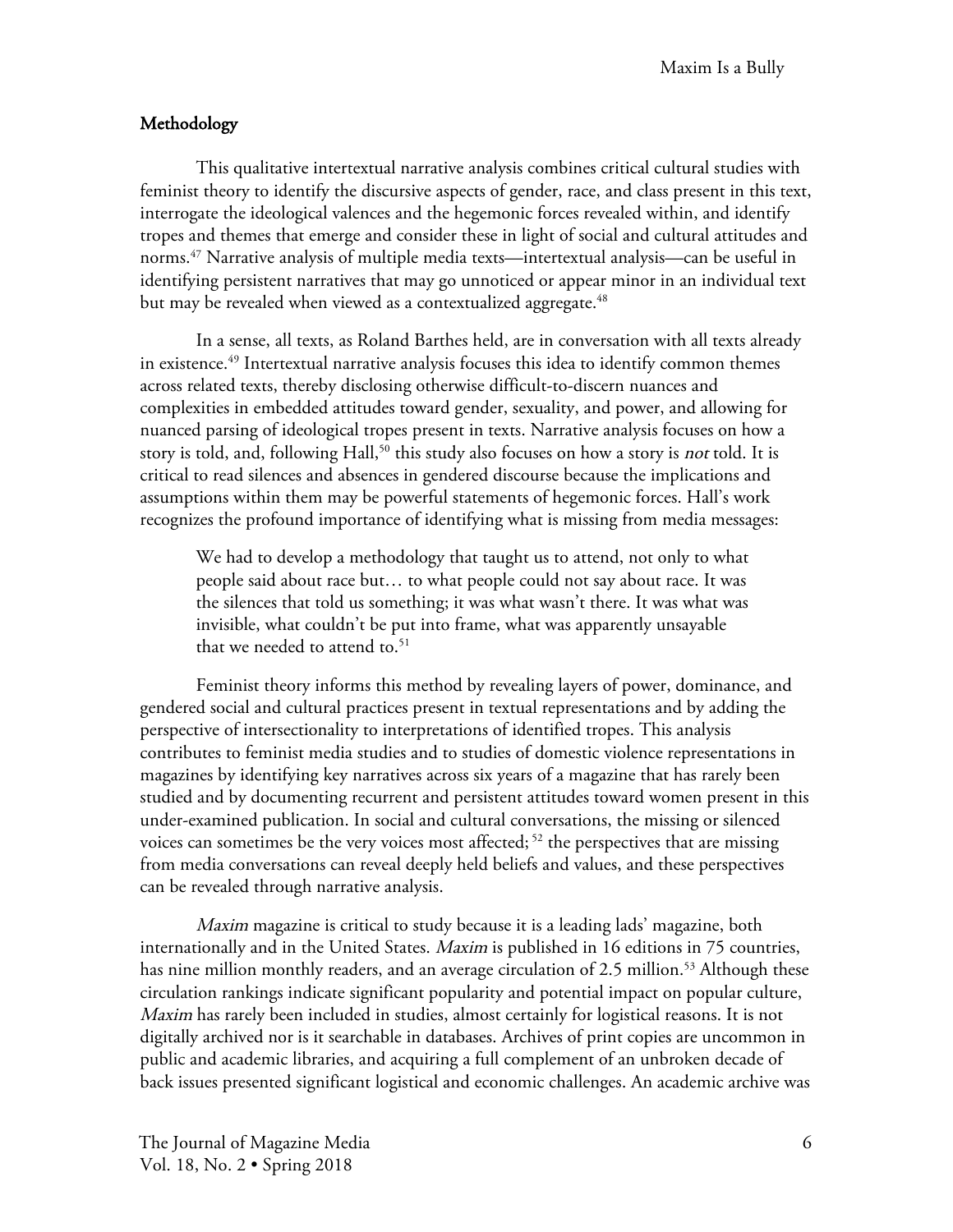located that provided a rare opportunity to research this publication. The archive included most print copies of 72 issues published between 2006 and 2012, but was missing issues here and there. These issues were acquired on eBay, but funds for purchasing back issues were limited and did not allow for expanding the sample beyond these six years. These physical conditions prescribed the parameters of this study to 72 issues in six years from 2006 to 2012. Since only hard copies were available, articles could not be searched digitally for keywords and were manually scanned for content related to domestic violence or violence involving women. From these 72 issues, 147 articles that mentioned domestic or intimate partner violence, or violence against women, were identified.

Intertextual analysis articulates connections between discourse in various texts and makes meaning of the relationships between style, language choice, narrative, theme, and other observable and interpreted elements. This required in-depth readings and re-readings of each of the 147 texts, identifying not only the denotation present in content but interpreting and uncovering possible connotations. Hall's initial step in qualitative and quantitative methodology of a "long, preliminary soak"<sup>54</sup> in the texts preceded identification of patterns and categories of discourse and common threads of narrative structure with the goal of helping to make explicit the underlying assumptions, stereotypes, and prejudices about female sexuality, appearance, age, and similar factors and to show how these meanings articulate to the ideology of gender and masculinity.

Methodology that allows for parsing both implicit and foregrounded content and meaning is required, particularly if narrative similarities are to be usefully drawn between texts that reinscribe and reiterate power relations between genders, sexualities, and types of masculinities, as do these from *Maxim*. Toward this end, interrogating the texts with feminist methods of analysis allows more useful exposure of the multi-layered nature of these texts. In preparation for reading and analyzing these texts, selected questions based on Foss's<sup>55</sup> feminist analytical protocols and focused on domestic violence were employed to focus on the gender relations and power assumptions in the material, including: What is presented as "normal" and appropriate behavior (and in particular, violence) of men toward women? What is presented as unacceptable behavior for either women or men? When are women present and when are they absent? Does the text present a preferred perspective from which to view domestic violence and gender power relations?

This study makes a meaningful contribution to research regarding domestic violence magazine coverage and advances information from a particular section of *Maxim's* publication history, but future studies that are more expansive are called for and would broaden the field's understanding of lad magazine discourse, particularly should Maxim become digitally archived and searchable in data bases.

### **Results**

The nature of the domestic violence discourse over six years of *Maxim* was found to be in alignment with the dismissive, humorous, and minimizing attitudes found in previous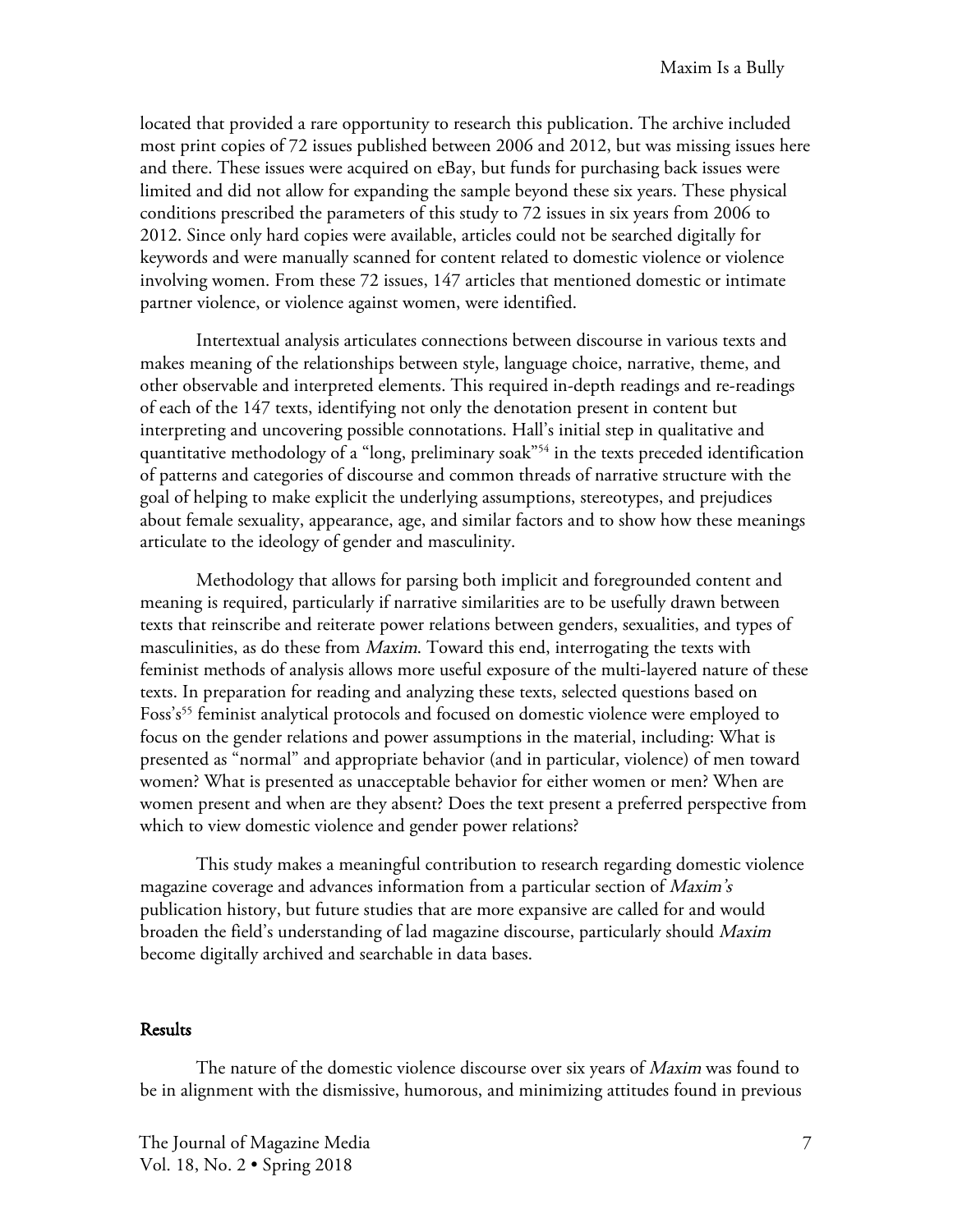research of other magazine and newspaper coverage, <sup>56</sup> addressing research questions 1 and 2. Stylistic discourse referent to intimate partner violence and toward women in general were a large part of overall content in *Maxim* and those attitudes fell into one of two categories: veneration of supermodels and attractive actresses, and bullying and disdain for women who were not considered conventionally beautiful (by *Maxim)* or who were older than its readership. Among the 147 articles over 72 issues, six recurring micro-genres were identified. First, these texts are described, grouped into these six thematic areas. Then, they are analyzed theoretically in the Discussion section.

Male violence is naturalized and celebrated. A masculinity cult is constructed in Maxim that celebrates violence as an essential characteristic that is uniquely tolerated and understood by men. The dominant writing tone is a smirking, wink-wink voice that repositions male violence as homosocial bonding—acts of hitting, killing, slapping, and humiliating women are cast as playful behaviors that men, among themselves, understand. Presented as unquestioned assumptions about gender and roles, this framing enables sexist and patriarchal attitudes to exist in media content without being questioned. Maxim establishes the injuring of a woman as something men do to blow off steam, and positions women as objects men may feel entitled to use for that purpose.

Some article topics focus on violence—for example, an article about how to be a "successful" murderer<sup>57</sup>—and sometimes violence appears in articles where it seems unnecessary, such as a list of New Year's resolutions that includes "give up serial killing."58 The solution for catching your girlfriend with the plumber is "snuffing them both."59 An article about knives praises a "badass new blade. Masculinity restored!"60 A comedian's dying wish is to participate in the world's largest gangbang.<sup>61</sup> A music review says, "After a bad day, Luda wants to slap people. (Don't we all.)<sup>"62</sup> Film, television, and music reviews praise media that feature "babes, bullets and blood!"63 Descriptions of violence are graphic and detailed: "watch them pound each other into new levels of slurred speech and blurred vision."<sup>64</sup> Occasionally, articles offer explanations for male violence, such as an article on posttraumatic stress disorder and the changed brain chemistry of male soldiers who may be unable to suppress urges they know to be harmful or wrong.<sup>65</sup> Another article about a violent military man who killed his wife blames her and the military, but not him.<sup>66</sup> In one article, scientific explanations are offered concerning which parts of the brain make men act like "jerks" and form angry mobs.<sup>67</sup>

Violence against women is justified if the goal is noble, as in a television review that describes Jack Bauer as "a man so hell-bent on saving the world he'll shoot women."68 Rarely, men are held responsible for being violent, and male violence is treated as individual pathology, unrelated to social structures or cultural attitudes. Inconsistently and rarely, perpetrators are identified and disciplined, as in the 2009 "Year in Douche": "Chris Brown: Beat up sexiest singer on Earth. If Biggie or Tupac were still alive, he wouldn't be."69 A man accused of murdering three women is censured: "Sam is a fucking bitch for doing that to those girls. If he really did it, I hope he rots in hell."70 This might be read constructively as male disciplining of aberrant behavior if it did not include a gendered insult. Non-violent men are presented as unlikable and less than masculine, and most tellingly, their non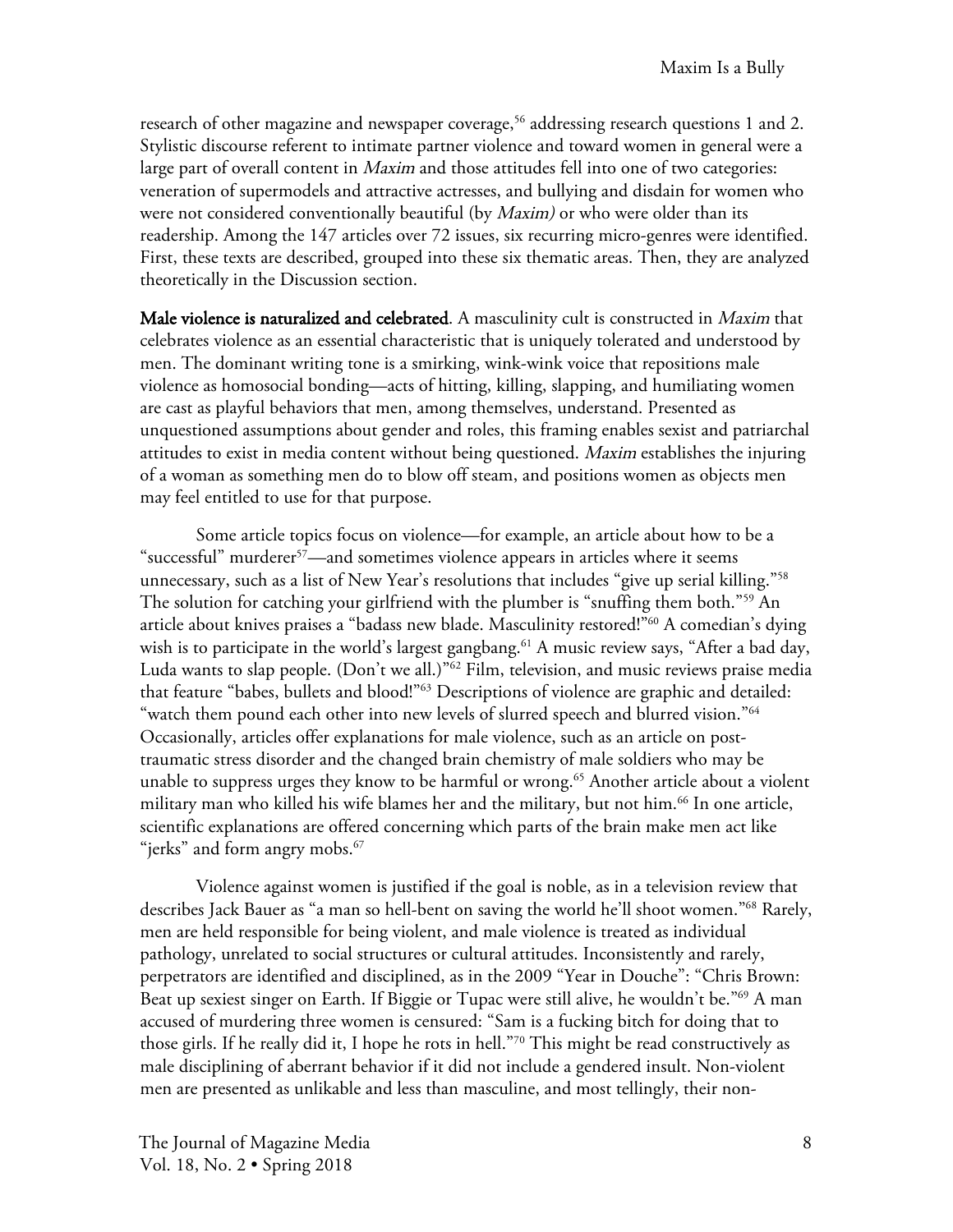violence moves them into the category of women at risk of being attacked. Figure skater Johnny Weir is characterized as annoying because he has a "delicate neck" and would get his ass whipped in a fight against Tonya Harding.<sup>71</sup> An article describes a man with "ripped-out hair from worrying about the beating wife will give him.<sup>"72</sup> A man who carries pepper spray "deserves to be mugged and beaten."<sup>73</sup>

Violent women are crazy. In *Maxim*, violent men are portrayed as desirably masculine, but when women are violent, they are treated as if they are insane. Male violence is the distinct purview of men, but female violence is characterized as unpredictable and bizarre. Readers are cautioned against sex with ex-girlfriends because "psycho girls" might end up throwing a chair at you.74 A former Texas police officer tells a story: "That crazy bitch ran my limo into a tree because she was drunk, chasing me through a pasture. She totalled it on purpose! I was hiding in the woods thinking, Man I hope that bitch is dead!"75 In another story, facing down an angry woman is equated with facing a charging bear.<sup>76</sup>

Violence against women is funny. Violence against women is routinely employed by *Maxim* as grist for its humor mill, returned to again and again as a seemingly inexhaustible source of laughter and enjoyment. The joy in seeing women attacked or even killed is unrepentant and unequivocal. Treating violence toward women as something humorous or funny works to strip female victims of their humanity and reduces them to objects of amusement—objects that cannot feel pain or don't mind dying, if it makes for a good joke. This light-hearted approach constructs an ideology that naturalizes violent thoughts and impulses, argues against inhibiting them, and may support enacting them. References to domestic violence and stalking appear as one-liners: "The California real estate market has taken more hits than a date with Chris Brown"77; "I've been watching her from a Dumpster outside her apartment for three days;"78 "Just lock your wife and your dog in the trunk of your car and see who's still happy to see you after you let them out an hour later."79 In a joke, a wife asks, "Can you pass the butter?" Her husband replies, "You bitch, you've ruined my life!"80 A story of comedian Fatty Arbuckle dismisses his famous legal case as "a little scandal: rape with a wine bottle and a dead showgirl."81

The lines between violence and sex are blurred. Violence and sex are often conflated in Maxim and both are represented as desirable and interchangeable. Violence involving women—as either victim or perpetrator—is sexualized: "[she has] the ability to kill a man with just a look;"<sup>82</sup> "Kurt Russell tries to kill assorted lovelies;"<sup>83</sup> "models could have murdered someone during this photo shoot, and we'd have happily helped you bury the body;<sup>"84</sup> a Bond girl is "scary hot" because she crushes men between her legs.<sup>85</sup> Women are quoted as saying they love being dominated by men, $86$  are eager to try rape fantasies, $87$  and "love being called a dirty slut."88 The magazine's vocabulary carries double meanings of sexuality and violence: "she slays us,"89 "hit it,"90 "smack that."<sup>91</sup> One article suggests that women recovering from physical abuse might heal themselves by becoming actresses in pornographic films.92

Women are responsible for male violence. In keeping with previous research (Berns, Nettleton, etc.), articles about abused and murdered women blame the victim, not the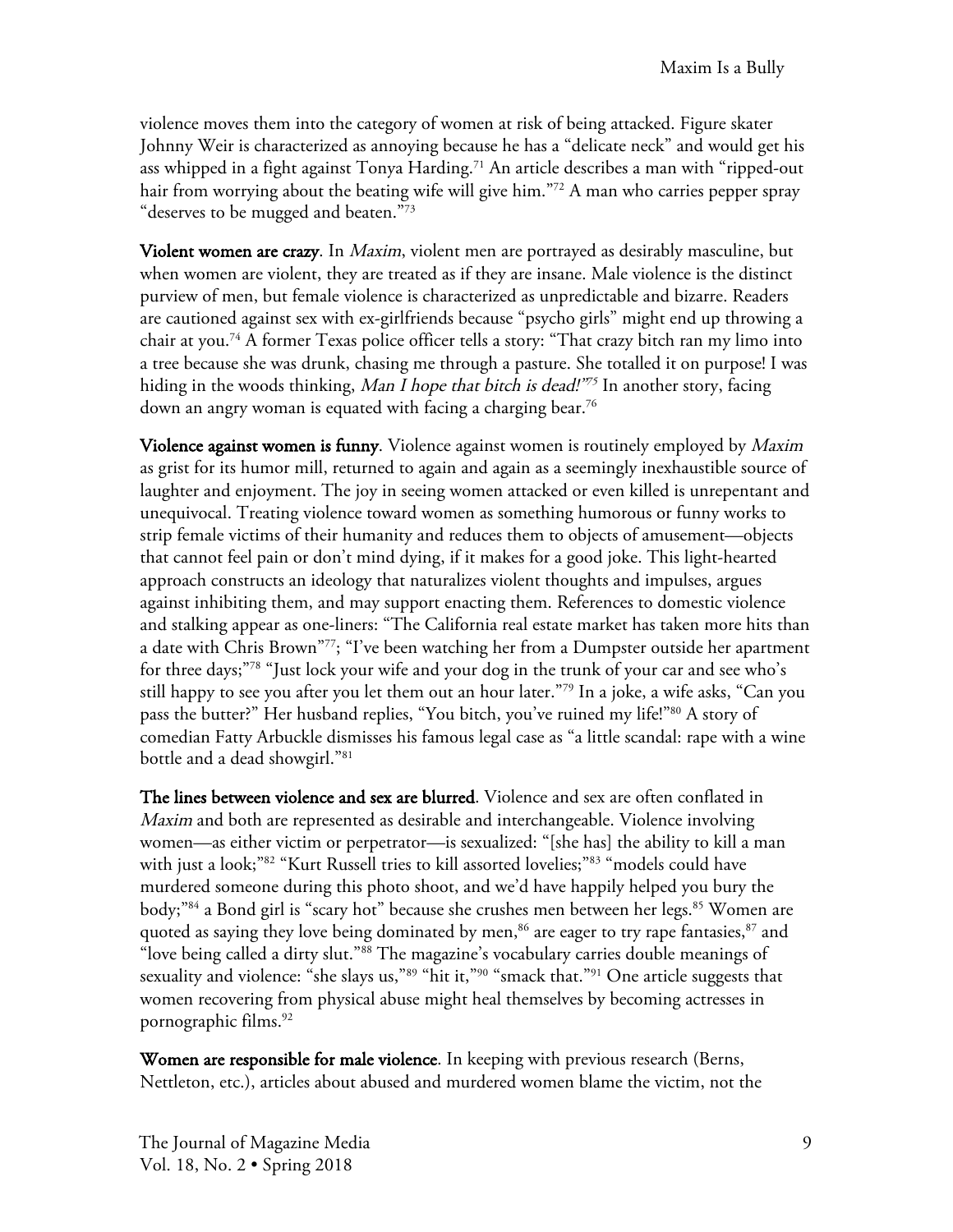abuser. Women are guilty for choosing a violent man; men are not guilty of being violent. In a story about Kamisha Block, an Army specialist who was falsely reported as being killed by friendly fire but was murdered by her abusive sergeant-boyfriend, Block is criticised for not taking her boyfriend's bad behavior seriously.<sup>93</sup> A story about violence linked to Craigslist listings blames victims for not being careful.<sup>94</sup> Male abusers are not held responsible for their behavior and women are expected to anticipate future actions and successfully avoid being attacked or killed. This is an extension of the magazine's position that male violence is naturally occurring and unavoidable. If this is true, then men need do nothing to change the course of biology; that job falls to women.

Women are bullied. *Maxim's* sexual objectification of young women who are hegemonically attractive contrasts sharply with its pointed "other-ing" of women who are older or judged by the magazine to be unattractive. The slavish, obsequious treatment awarded to models and actresses has a dark side: rage at and fear of women who appear uninterested in appealing physically to men. Such women are sharply "othered" and the male fear of them is palpable. Brennen and Duffy suggest that the framing of certain groups as "other" in media representations serves to promote particular ideological positions and foster a climate of fear. <sup>95</sup> Women who do not care about appealing to men cannot easily be controlled by men, so encountering such women may make readers feel stripped of power. Getting even with these women is a persistent narrative throughout all six years of Maxim.

The magazine frequently publishes short jokes, and many of them have old or overweight women as the punchline or punching bag. Pushing an old woman over at an  $ATM<sup>96</sup>$  and tasering your grandmother<sup>97</sup> are presented unapologetically as being hilarious, and if these acts of violence could be performed by "a hot chick with big boobs," <sup>98</sup> all the better. A story suggests killing a zombie by "throw[ing] Kirstie Alley or Rosie O'Donnell at it. Then let's see who eats who."<sup>99</sup> In a magazine filled with images of nearly naked young women posed provocatively, a clear distinction is rendered between women who are subjects of derision and bullying and women who are sexually desirable. Treating attractive women with adoration (however temporary), while "other-ing" and marginalizing women who are aged, married, or perceived as unattractive, categorizes these women as non-human objects and establishes their physical appearance as their chief value to their families and society. The adoration of attractive women rings hollow when a change in circumstance—marriage, a few birthdays, childbirth—swiftly shifts a woman from the category of desirable conquest into the category of women who can be bullied for male fun.

#### Discussion

Maxim creates in its pages a lad culture that endorses and naturalizes male aggression while celebrating violence as a shared masculine thrill and a means of bonding with other men. This articulation of violence to hegemonic masculinity distinctly reifies patriarchal attitudes, and contributes to foreclosing possibilities that men, as bell hooks argues, might contribute meaningfully to the feminist cause. The masculine perspective and sensibility is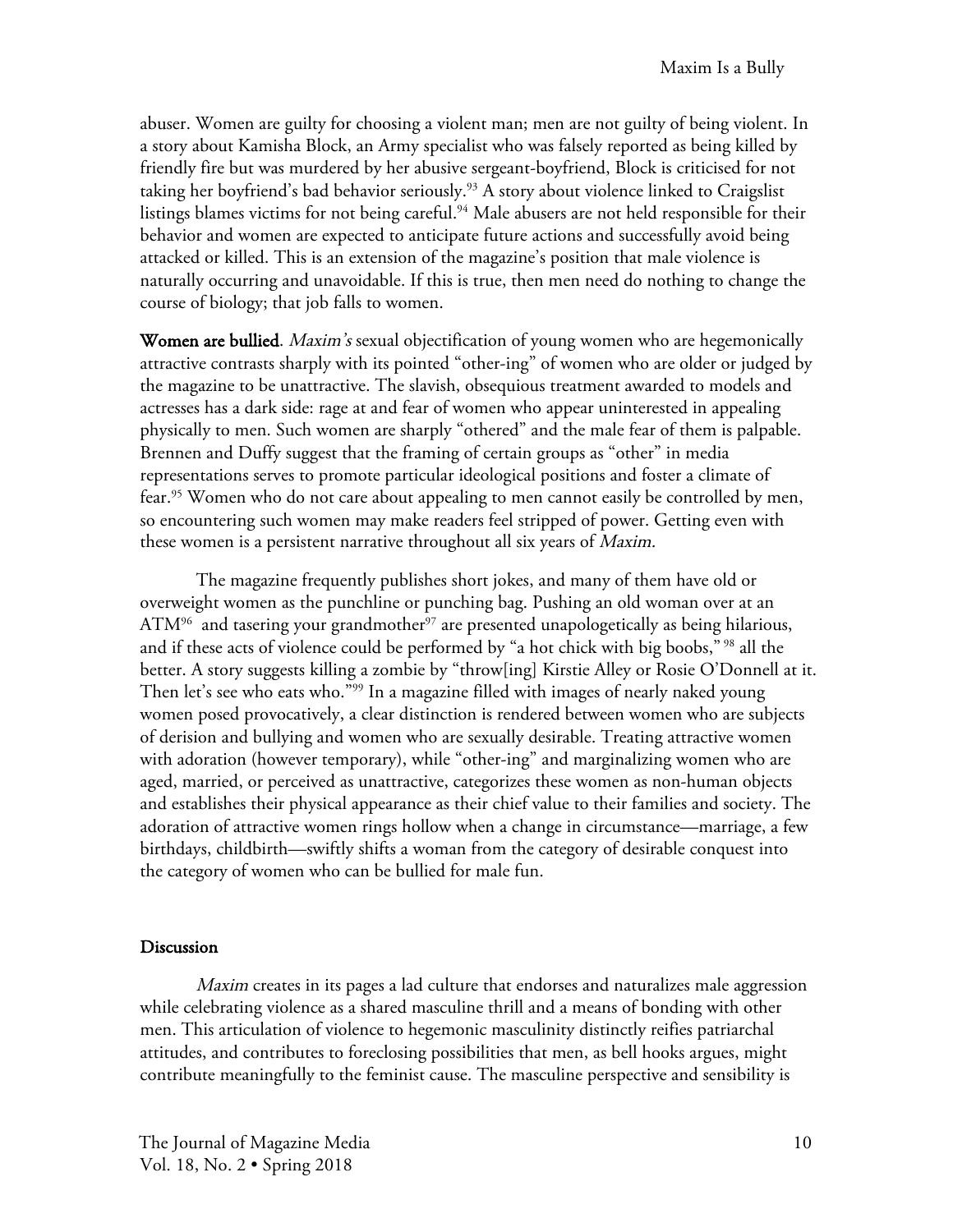foregrounded while the experiences of women are silenced or inhibited to the point of censure.

Again and again, the narrative of Maxim texts situates the power of judging the value of women as existing in the hands of men—in the case of this readership, young men. Texts explicitly harass and shame women who do not align with popular, hegemonic ideals of supermodel femininity, but underlying, implicit messages signal troubling assumptions and ideology: women exist to please men, and have little other value or redeeming qualities. When women are not physically desirable to men, then they (in some texts in this study, literally) become fodder for bullying, harassing, stalking, and violence. Even in texts without direct physical violence, there is violence in the represented attitudes of young males toward women, in the multiple layers of gendered power relationships, and in the nuances connoted in the assumptions that mocking women is humorous to all men.

While this study's findings align closely with previous scholarship of other men's magazines mentioned earlier, this study complicates our understanding of this discourse with representations aimed at a younger male audience whose gender ideologies may not yet be completely formed, and which may be aspirational to readers who are at the developmental stage of beginning to form their initial, meaningful pair bonds. The dissemination here of such starkly gendered representations of roles, and such unforgiving parameters of attractiveness (the ticket that buys a woman out of being a potential victim), perpetuates implicit and explicit hierarchies of power and gender in a key site for learning how to behave as an adult man. This study also expands intersectionality to include the category of female unattractiveness as a site where power can be imposed and subordination endured.

It is critical to read silences in gendered discourse because, within such absences, important implications and assumptions about hegemonic forces are often embedded. The absences in these narratives illuminate subtle (and not so subtle) manifestations of patriarchy. No article advises young men to think critically about cultural attitudes toward violence. No article lists ways readers might diffuse or channel their anger. No mention of patriarchy ever occurs. No article spells out the consequences of being violently attacked or of being the violent attacker. Domestic violence appears as an event without consequences. There are no ambulance rides to the emergency room, no terrified children, no broken bones, no permanent brain damage. No article treats domestic violence seriously, and making it a constant joke minimizes the pain and injury of actual abuse and renders the consequences (to both women and men) invisible. There are no serious discussions of domestic violence in Maxim: no narratives about how men might protect women and family; no narratives that responsible, mature men do not resort to physical violence, particularly on family members; no narratives critique the relationship between violence and men, interrogate alternate possibilities, or celebrate men who lead lives without violence.

Finally, there are no articles that explore alternate masculinities to the one that embraces and enacts violence. This absence is a symbolic annihilation<sup>100</sup> of types of masculinity that do not exhibit violence and rage. Treating all men as a homogenous group that uncritically accepts hegemonic masculinity at its violent and sexist extremes forecloses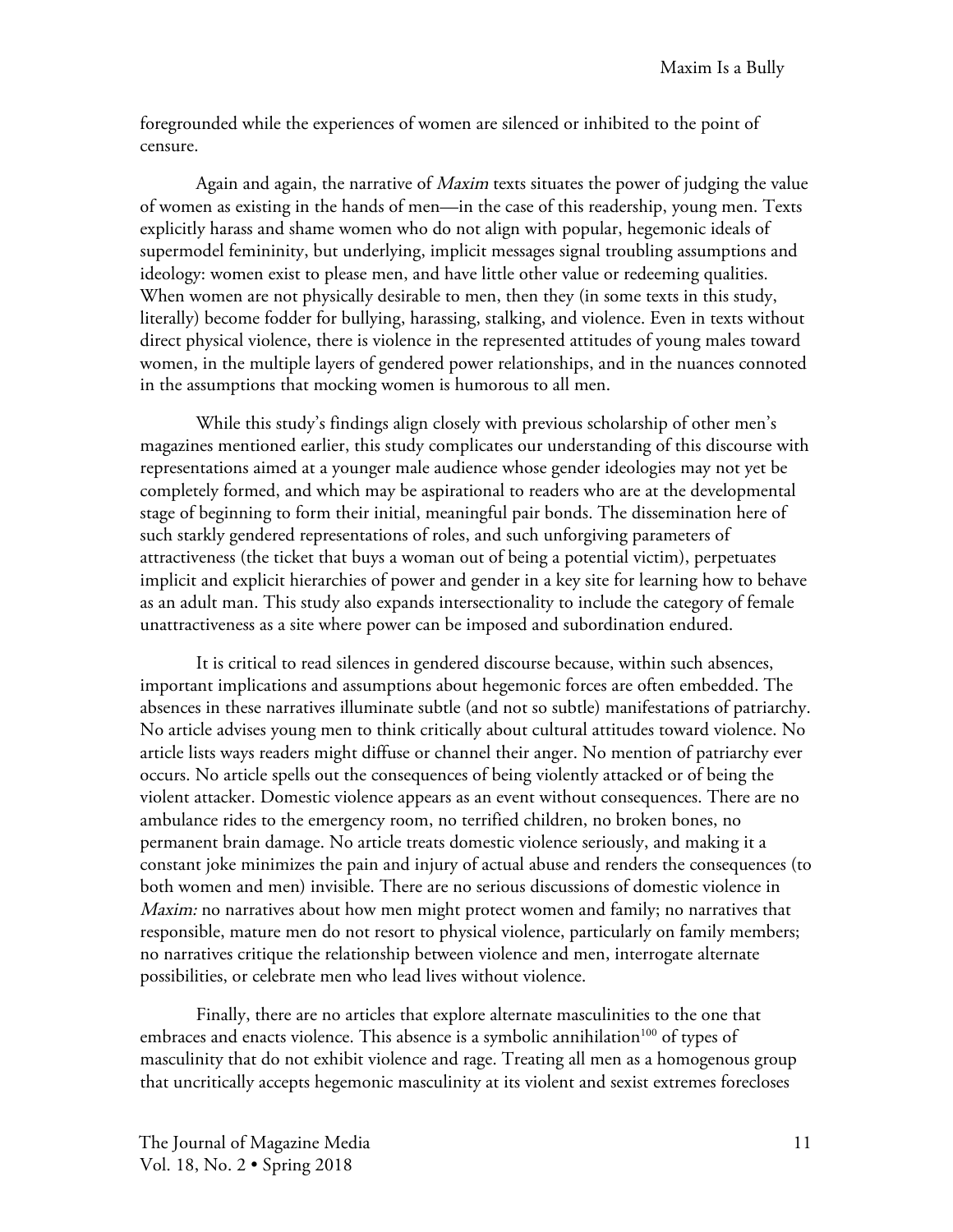the possibility that men can healthily express emotions and conduct themselves within legal and ethical boundaries, magnifying the misogynist attitudes of one group into the attitudes of an entire gender and sexuality. If mass media communicative practices help create our realities, as James Carey argues, and if the influence of those realities extend in public and personal spheres, as Stuart Hall contends, the meaning-making from Maxim's discourse may have significant social, cultural, and personal results. When media position certain behaviors, however repugnant, as aspirational steps toward a desired goal of, say, masculinity, the messages embedded in such media acquire particular power. Recurrent, persistent narratives of gender and gender roles—such as women being held responsible for the violence that men do, or that enacting violence is amusing and even enjoyable for men—have the power to form social narratives about the conditions under which violence occurs, the reasons for its existence, and whether or not it deserves any of our concern.

I read Maxim magazine over the period of 2006–2012 as an important cultural artifact and a meaningful site of popular culture representations of domestic violence that reveals significant, bullying attitudes toward women that may contribute to the naturalization of male violence against women and that offers compelling evidence of embodied gender attitudes in magazine media for men. I argue that *Maxim*, during this period, participated in the commodification of the bullying of women, employing language, situations, and humor that position women as subordinate to men, a commodification which may serve to undergird persistent patriarchal attitudes toward intimate partner violence. I also argue that *Maxim's* discourse contributed to linking certain behaviors of some men, such as derogatory treatment of women, stalking, and violence, to the achievement of elevated status regarding masculinity, a linkage that is particularly troublesome in a publication aimed at readers at an especially formative time in their development. And, I argue that Maxim's discourse positioned verbal, if not physical, violence against women as a socially acceptable signal of a desirable masculinity.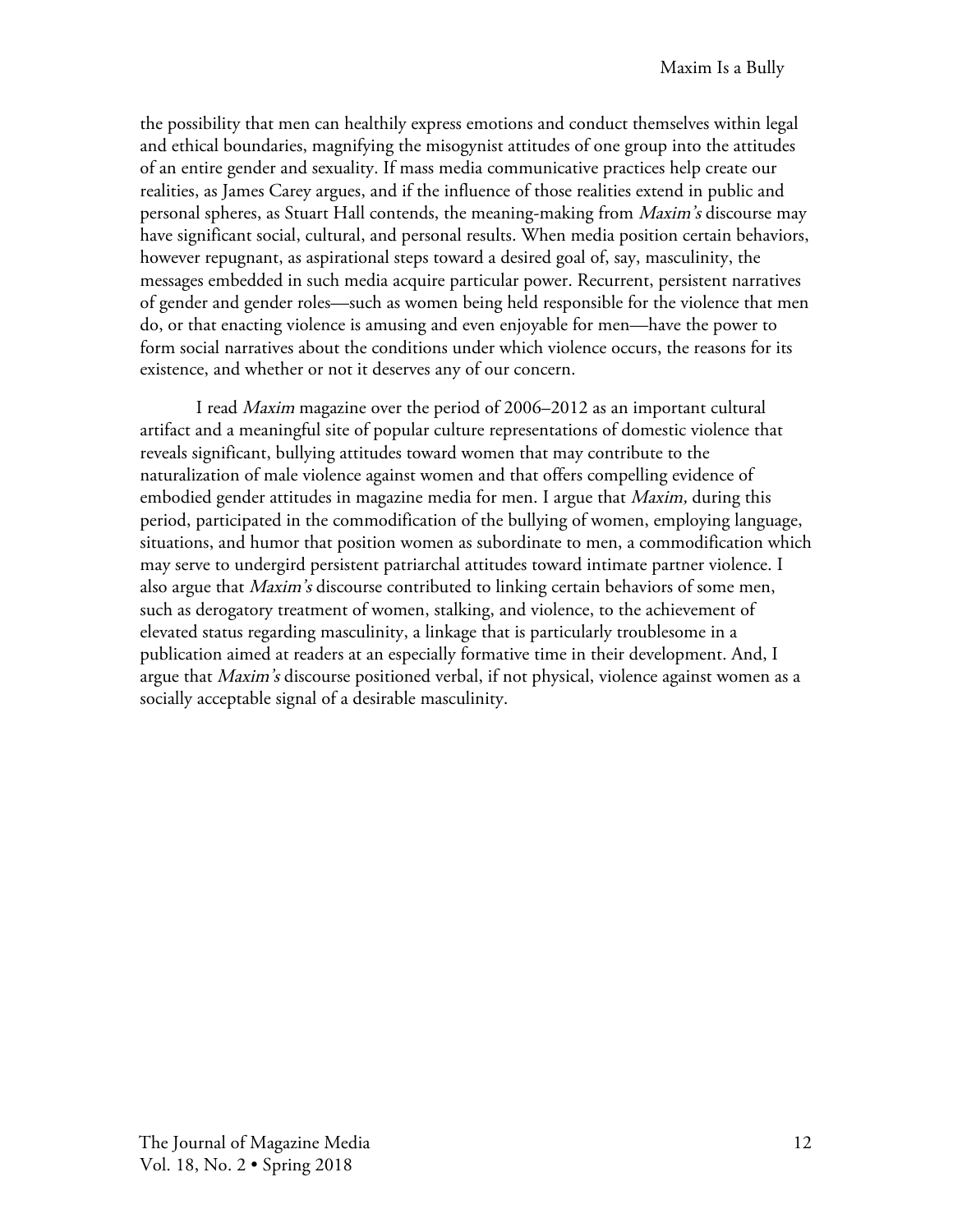# **Notes**

<sup>1</sup> Nancy Berns, "My Problem and How I Solved It: Domestic Violence in Women's Magazines," Sociological Quarterly 40 no.1 (1999) 85-108; Nancy Berns, "Degendering the Problem and Gendering the Blame: Political Discourse on Women's Violence," Gender & Society 15 no. 2 (2001) 262-281; Nancy Berns, Framing the Victim: Domestic Violence Media and Social Problems, (Hawthorne, N.Y: Aldine de Gruyter, 2004); Pamela Hill Nettleton, "Domestic Violence in Men's and Women's Magazines: Women Are Guilty of Choosing the Wrong Men, Men Are Not Guilty of Hitting Women," Women's Studies in Communication 34 (2011), 139-160.

 $2$  Nettleton, 2011.

<sup>3</sup> "Biglari Holdings Inc. Acquires MAXIM," last modified Feb 27, 2014, http://www.prnewswire.com/news-releases/biglari-holdings-inc-acquires-maxim-247666641.html

 $4$  Ellen Pence and Michael Paymar, Education Groups for Men who Batter (London: Springer, 1993).

<sup>5</sup> Adrienne Rich, "Compulsory Heterosexuality and Lesbian Existence," in Feminist Theory: A Reader,  $2^{nd}$  Edition, ed. W. Kolmar and F. Bartkowski (New York: McGraw Hill, 2005), 349. (Originally published in Adrienne Rich, Blood, Bread and Poetry: Selected Prose, 1979-1985 (New York: W. W. Norton, 1986).

<sup>6</sup> Susan Schechter, Women and Male Violence: The Visions and Struggles of the Battered Women's Movement (Boston: South End Press, 1982), 209.

<sup>7</sup> R. Emerson Dobash and Russell P. Dobash, Violence Against Wives: A Case Against Patriarchy (New York: The Free Press, 1979).

 $8$  bell hooks, Feminist Theory: From Margin to Center,  $2^{nd}$  Edition (Cambridge, MA: South End Press, 1984 and 2000), 120-1.

 $9$  hooks, 83.

<sup>10</sup> Stuart Hall, Representation: Cultural Representation and Signifying Practices (London: Sage, 1997).

<sup>11</sup> Bonnie Brennen and Lee Wilkins, "Conflicted Interests, Contested Terrain: Journalism Ethics Then & Now," Journalism Studies 5 no. 3 (2004): 297-309.

<sup>12</sup> James Carey, *Communication as Culture* (Boston: Unwin Hyman, 1989).

<sup>13</sup> Mary Vavrus, Postfeminist News: Political Women in Media Culture (New York: State University of New York Press, 2002), 2.

The Journal of Magazine Media 13 Vol. 18, No. 2 • Spring 2018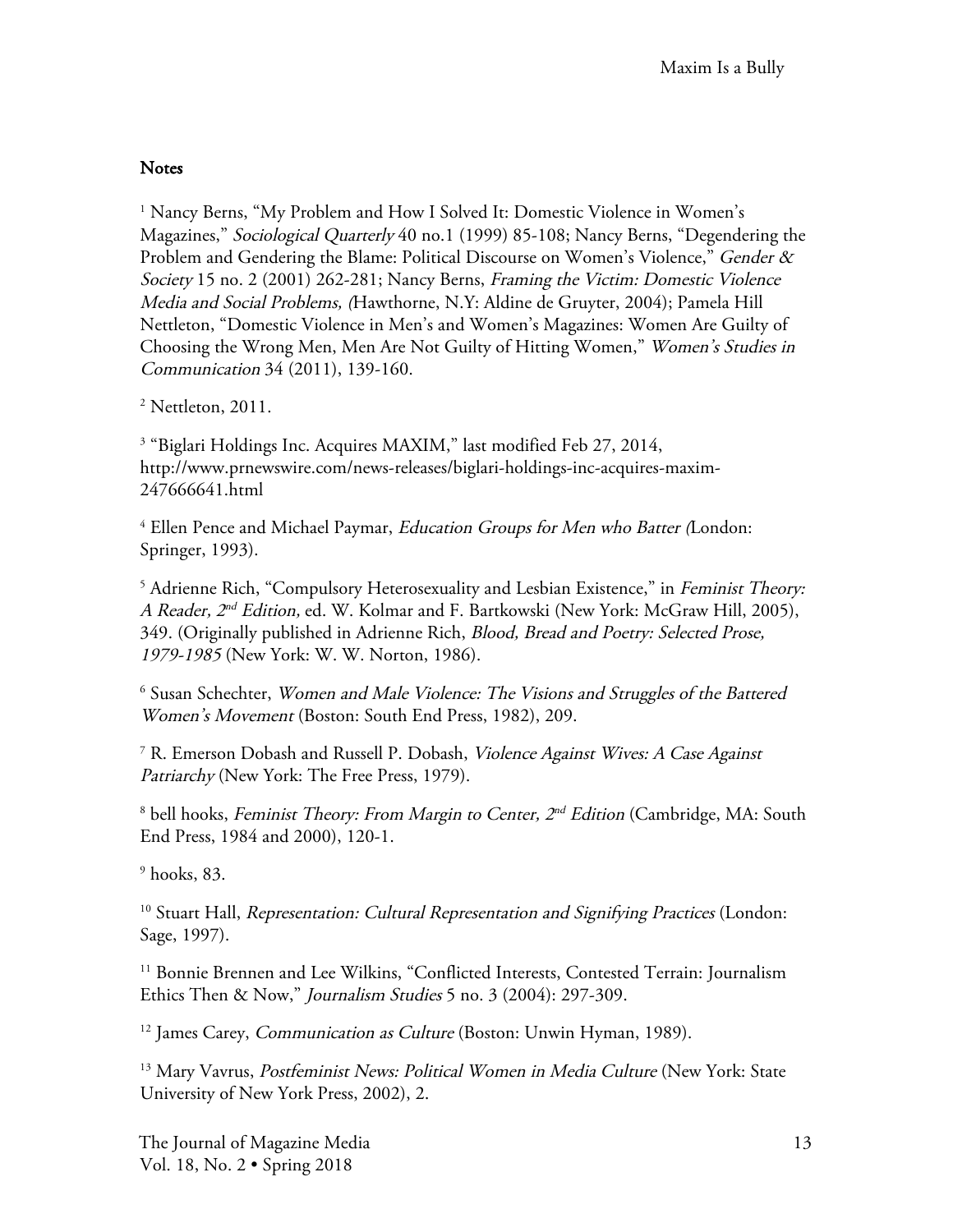<sup>14</sup> Hall, "The Rediscovery of 'Ideology': Return of the Repressed in Media Studies," in Society, Culture, and the Media, ed. M. Gurevitch, T. Bennett, and J. Curran (London: Methuem, 1982).

<sup>15</sup> Stuart Hall, "Race, Culture, and Communications: Looking Backward and Forward at Cultural Studies," Rethinking Marxism 5 No. 1 (1992), 10-18, 14-15.

<sup>16</sup> George Gerbner, "Violence In Television Drama: Trends and Symbolic Functions," in Media Content and Control, ed. E. A. Rubinstein and G. A Comstock (Washington, DC: U.S. Government Printing Office, 1972).

<sup>17</sup> Gaye Tuchman, "The Symbolic Annihilation of Women By the Mass Media," in *Hearth* and Home: Images of Women in the Mass Media, ed. G. Tuchman (New York: Oxford University Press, 1978).

<sup>18</sup> Lisa Cuklanz, Rape on Prime Time: Television, Masculinity, and Sexual Violence, Philadelphia: University of Pennsylvania Press, 2000.

<sup>19</sup> Kimberle Crenshaw, "Mapping the Margins: Intersectionality, Identity Politics, and Violence Against Women of Color," Stanford Law Review 43 No. 6 (1991) 1241-1299.

<sup>20</sup> Raymond Williams, Keywords: A Vocabulary of Culture and Society (Oxford: Oxford University Press, 2015) xxxv.

<sup>21</sup> Williams, *Marxism and Literature* (Oxford: Oxford University Press, 2015), 19.

<sup>22</sup> Williams, Resources of Hope: Culture, Democracy, Socialism (London: Verso, 1989), 85.

<sup>23</sup> Helen Benedict, *Virgin or Vamp: How the Press Covers Sex Crimes*, (New York: Oxford University Press, 1992); Cathy Ferrand Bullock, "Framing Domestic Violence Fatalities: Coverage by Utah Newspapers," Women's Studies in Communication 30 no.1 (2007) 34- 63; Mia Consalvo, "Three Shot Dead in Courthouse: Examining News Coverage of Domestic Violence and Mail-order Brides," Women's Studies in Communication, 212 no. 2 (1998) 188-238; Lisa Cuklanz, Rape on Prime Time: Television, Masculinity, and Sexual Violence, (Philadelphia: University of Pennsylvania Press, 2000); Sharon Lamb, "Acts Without Agents: An Analysis of Linguistic Avoidance in Journal Articles on Men who Batter Women," American Journal of Ortliopsychiatry 61 no. 2 (1991), 250-257; Marian Meyers, "News of Battering," Journal of Communications 44 no. 2 (1994), 47-63; Marian Meyers, News Coverage of Violence Against Women: Engendering Blame (Thousand Oaks, CA: Sage, 1997); Carol Stabile, White Victims, Black Villains: Gender, Race, and Crime News in U.S. Culture (New York: Routledge, 2006); Elizabeth Stanko, Intimate Intrusions, (London: Routledge, 1985).

<sup>24</sup> Berns, 1999; Berns, 2001; Berns, 2004; Susan Caringella-MacDonald, 'The Relative Visibility of Rape Cases in National Popular Magazines," Violence Against Women 4 no. 1 (1998) 62-80.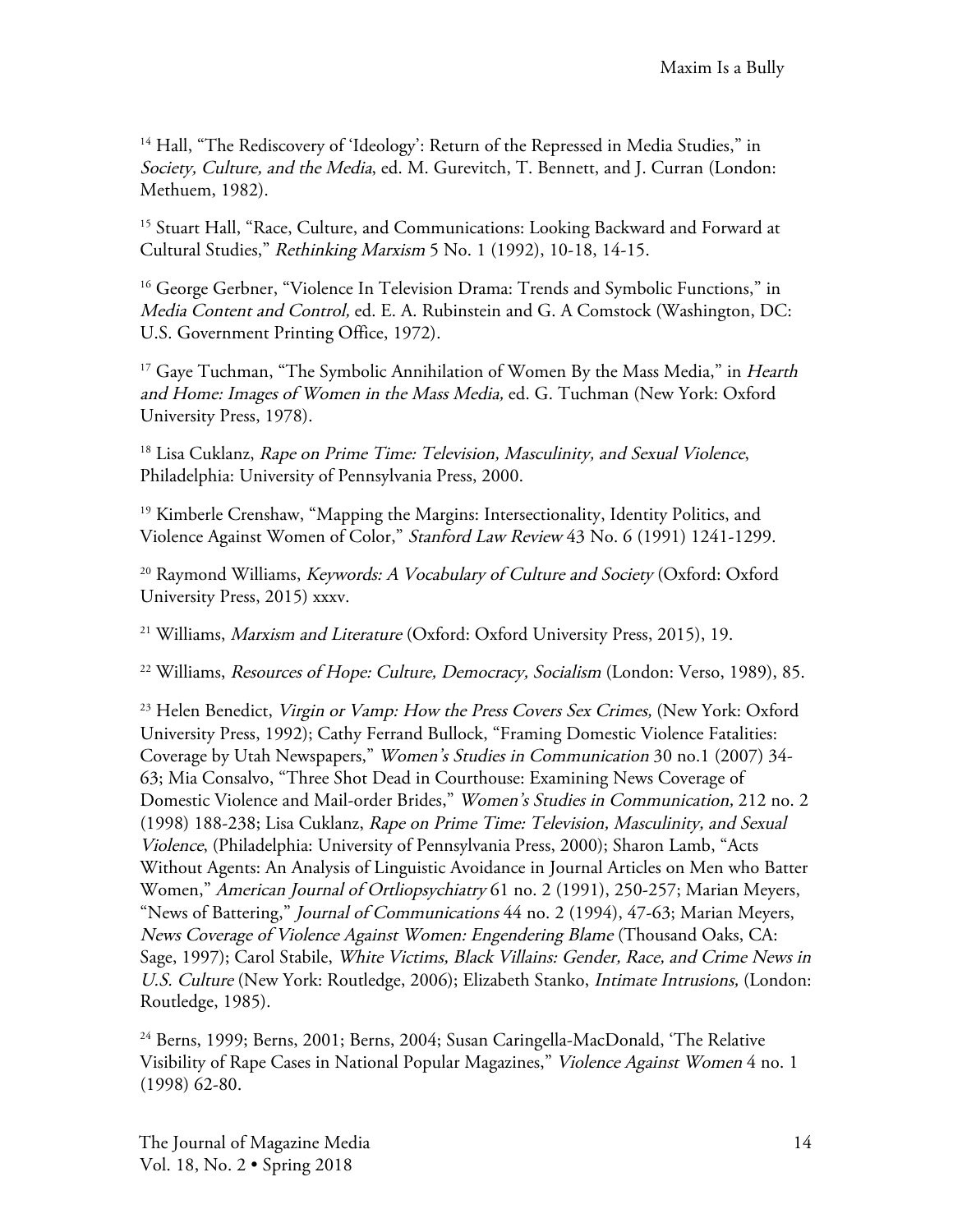<sup>25</sup> Neil M. Malamuth and John Briere, Sexual Violence in the Media: Indirect Effects on Aggression Against Women," *Journal of Social Issues* 43 no. 6 (1986), 75-92.

<sup>26</sup> Berns, 1999.

<sup>27</sup> Berns, 2001.

<sup>28</sup> Ibid, 262.

<sup>29</sup> Berns, 1999.

<sup>30</sup> Berns, 2001, 265-6.

<sup>31</sup> Nettleton, 2011.

<sup>32</sup> Lucia Lykke, "Visibility and Denial: Accounts of Sexual Violence in Race- and Genderspecific Magazines," Feminist Media Studies 16 no. 2 (2016), 239-260.

<sup>33</sup> Caringella-MacDonald, 1998, 63.

<sup>34</sup> Stanko, 1985.

<sup>35</sup> Suzanne Marie Enck-Wanzer, "All's Fair in Love and Sport: Black Masculinity and Domestic Violence in the News," Communication and Critical/Cultural Studies 6 no.1 (2009) 1-18, 4.

<sup>36</sup> Meyers, 1997, ix.

<sup>37</sup> Russell, 1990.

<sup>38</sup> Tough Guise 2, motion picture, Media Education Foundation Production (Northampton, MA, 2013), prod. Jackson Katz.

<sup>39</sup> Consalvo, 1998; Meyers, 1994.

<sup>40</sup> Lamb, 1991.

<sup>41</sup> Bullock, 2007, 51.

<sup>42</sup> Sarah Projansky, Watching Rape: Film and Television in Postfeminist Culture (New York: New York University Press, 2001), 3.

<sup>43</sup> Robert Hanke, "The 'Mock-Macho' Situation Comedy: Hegemonic Masculinity and its Reiteration," Western Journal of Communication 62 no.1 (1998), 74-93.

<sup>44</sup> Prushank, 2007, 161.

<sup>45</sup> Michael Kimmel, Manhood in America: A Cultural History (New York: Oxford University Press, 2001); Consalvo, 2003; Jackson Katz, "Advertising and the Construction of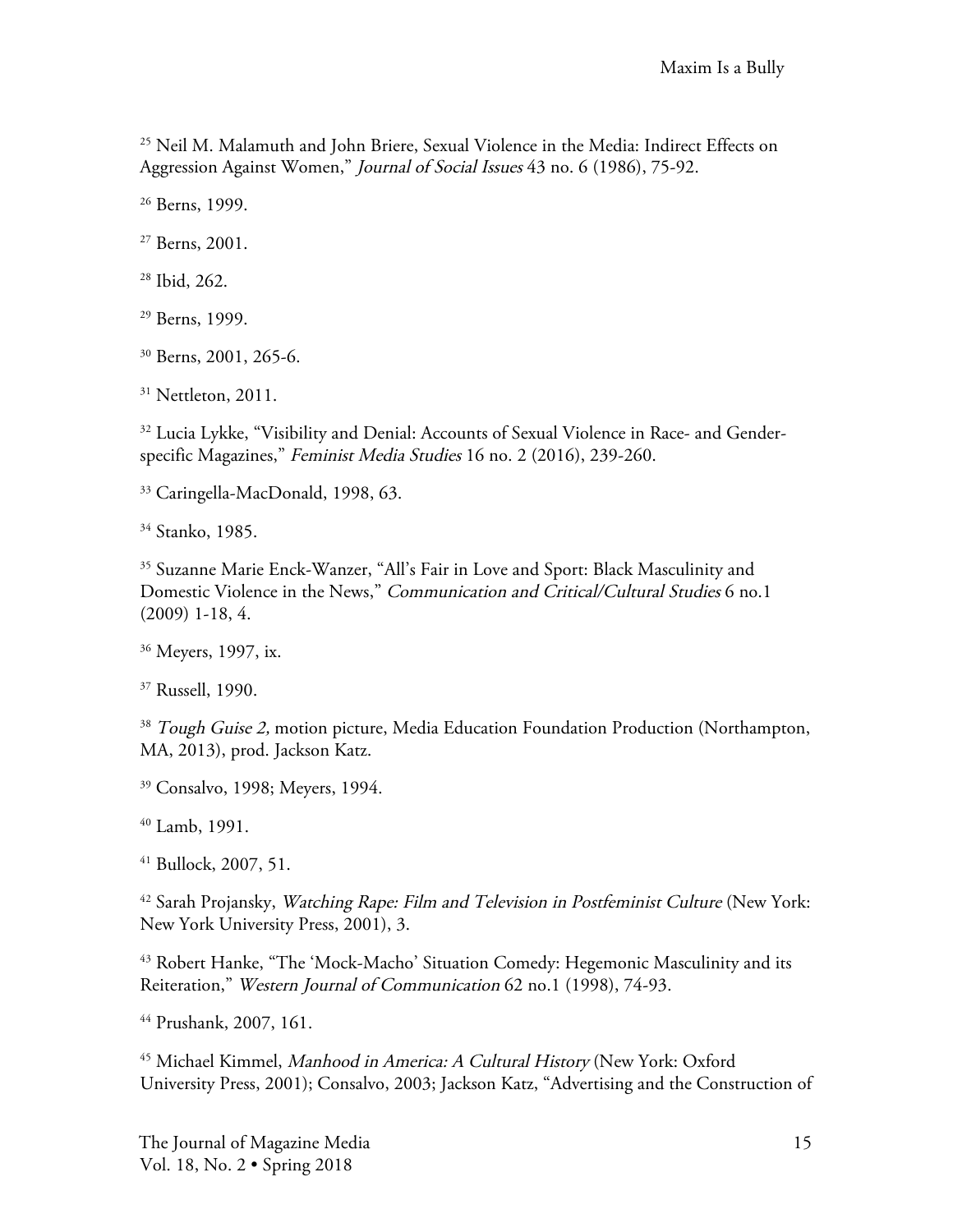Violent White Masculinity: From Eminem to Clinique for Men," in ed. Gail Dines and Jean Humez, Gender, Race, and Class in Media (Thousand Oaks, California: Sage, 1999), 349- 358.

<sup>46</sup> Stalo Lesta, Jeffrey Lazarus, Birgitta Essen, "Young Cypriots on Sex Education: Sources and Adequacy of Information Received on Sexuality Issues," Sex Education 8 no. 2 (2008), 237-46; S. Burton, S., J. Kitzinger, L. Kelly, and L. Regan, Young People's Attitudes Toward Sexual Violence, Sex and Relationships: A Survey and Focus Group Study (Edinburgh: Zero Tolerance Trust, 1998); L. Measor, C. Tiffin, and K. Fry, "Gender and Sex Education: A Study of Adolescent Responses, Gender and Education 8 no. 3 (1996), 275-88.

<sup>47</sup> Kristen Hoerl and Casey Kelly, "The Post-Nuclear Family and the Depoliticization of Unplanned Pregnancy in Knocked Up, Juno, and Waitress," Communication and Critical/Cultural Studies 7(2010): 360-380; Marian Meyers, "Crack Mothers in the News: A Narrative of Paternalistic Racism," Journal of Communication Inquiry, 28 no.194 (2004) 194-216; John Fiske 1987.

<sup>48</sup> Hoerl and Kelly, 2010; Meyers, 2004; Fiske, 1987.

<sup>49</sup> Roland Barthes, *Elements of Semiology* (New York: Hill and Wang, 1964).

<sup>50</sup> Hall, 1992.

<sup>51</sup> Hall, 1992, 15.

<sup>52</sup> Cuklanz, 2000.

<sup>53</sup> "Biglari Holdings Inc. Acquires MAXIM," last modified Feb 27, 2014, http://www.prnewswire.com/news-releases/biglari-holdings-inc-acquires-maxim-247666641.html

<sup>54</sup> Stuart Hall, "Introduction," in Paper Voices: The Popular Press and Social Change, 1935-1965, by A.C.H. Smith with Elizabeth Immirzi and Trevor Blackwell (London: Chatto and Windus, 1975), 15.

<sup>55</sup> Foss, 2004, 158-9.

<sup>56</sup> Berns, 1995, 2001, 2004; Benedict, 1992; Bullock, 2007; Consalvo, 1998; Cuklanz, 2000; Lamb, 1991; Lykke, 2016; Malamuth and Briere, 1986; Meyers, 1994, 1997; Nettleton, 2011; Stabile, 2006; Stanko, 1985; Caringella-MacDonald, 1998.

<sup>57</sup> "Ask Maxim," Maxim, June (2009), 36.

<sup>58</sup> "The Decider," *Maxim*, January (2009), 96.

<sup>59</sup> "Expert Trivia," Maxim, October (2006), 77.

 $60$  "Cutting Crew," *Maxim*, June (2010), 46.

The Journal of Magazine Media 16 Vol. 18, No. 2 • Spring 2018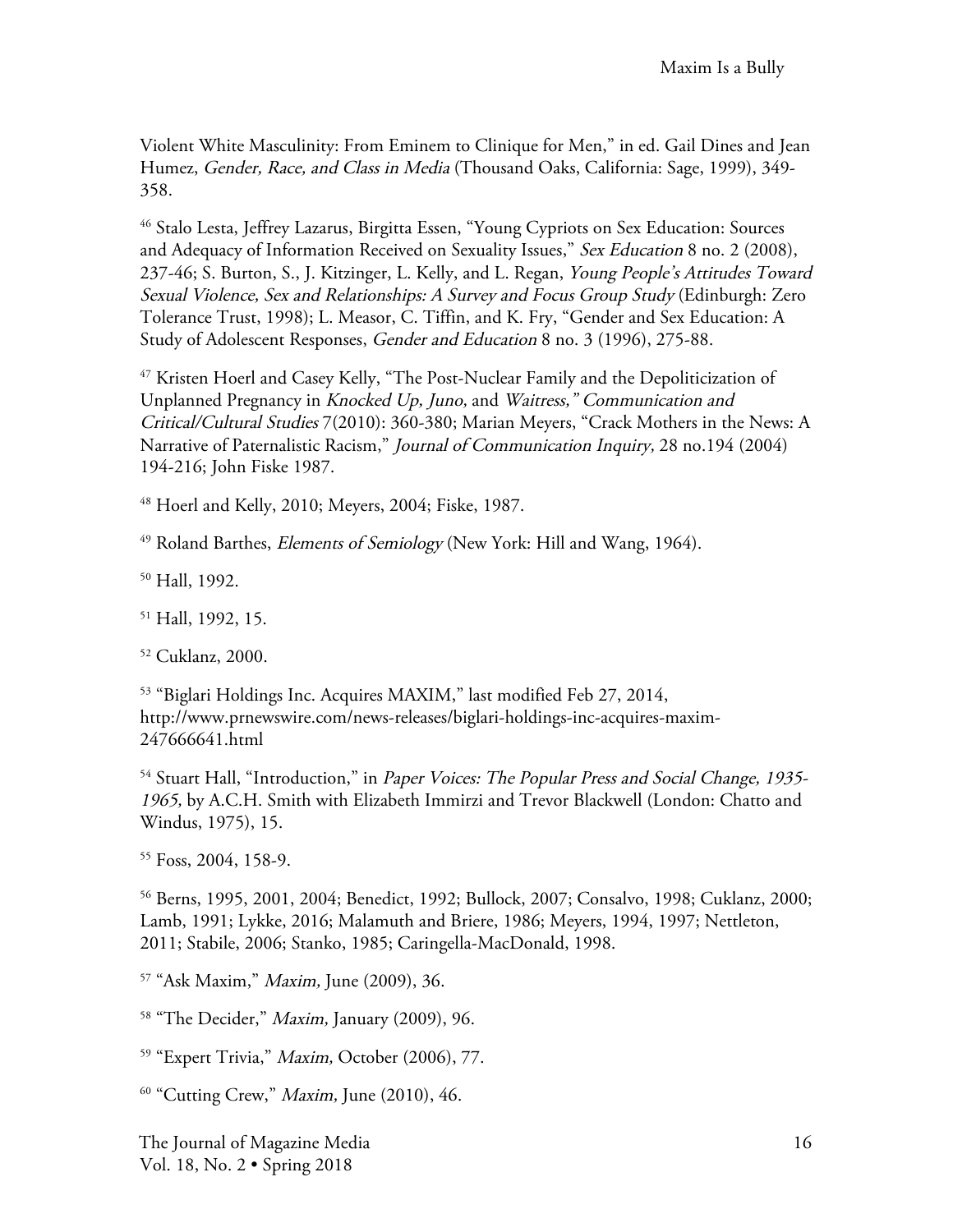- <sup>61</sup> "24 Hours to Live: Adam Carolla," *Maxim*, April (2012), 16.
- <sup>62</sup> "Music Review," *Maxim*, November (2006), 44.
- <sup>63</sup> "Blade of Glory," *Maxim*, September (2010), 32.
- <sup>64</sup> "From Dusk Til Dawn," Maxim, November (2006), 178.
- <sup>65</sup> "Our Soldiers' Battle Within," Maxim, December (2006), 66-7.
- <sup>66</sup> M. Lewis, "The Last Days of Chris Benoit," *Maxim*, December (2007), 146-58.
- $67$  "Jerk Dissected," *Maxim*, January (2010), 19.
- <sup>68</sup> "Top 10 TV," Maxim, October (2006), 122.
- $69$  "Most Unforgettable Moments: The Year in Douche," *Maxim*, January (2010), 53.
- <sup>70</sup> F. Owen, "The Horror of Horrorcore," Maxim, July (2010), 87.
- <sup>71</sup> "The 20 Most Annoving Things in Sports," *Maxim*, October (2006), 66.
- <sup>72</sup> "Field Guide to Hitch-Hikers," Maxim, July (2010), 66.
- <sup>73</sup> "The Good, the Bad and the Ugly," *Maxim*, November (2006), 42.
- <sup>74</sup> G. Telling, 2010, 66-7.
- <sup>75</sup> M. Newsome, "And Then He Got High," Maxim, December (2009), 99.
- <sup>76</sup> "Now You Know," Maxim, July (2010), 22.
- <sup>77</sup> "Hot Girl-on-Girl Mortgage Payments," Maxim, October (2009), 22.
- <sup>78</sup> "The Decider," 2009, 96.
- 79 T. Stawicki, "That's Love," Maxim, January (2012), 8.
- <sup>80</sup> T. Bosch, "The \$200 Joke," Maxim, October (2006), 42.
- <sup>81</sup> "No Laughing Matter," *Maxim*, February (2009), 72.
- $82$  "Hero Worship," *Maxim*, January (2009), 78.
- <sup>83</sup> "Auto Erotica," Maxim, May (2009), 89.
- <sup>84</sup> "Our Little Secret," *Maxim*, February (2009), 15.
- <sup>85</sup> "Top Five Bond Girls," *Maxim*, December (2006), 30.
- <sup>86</sup> Radvan, 2010, 84.

The Journal of Magazine Media 17 Vol. 18, No. 2 • Spring 2018